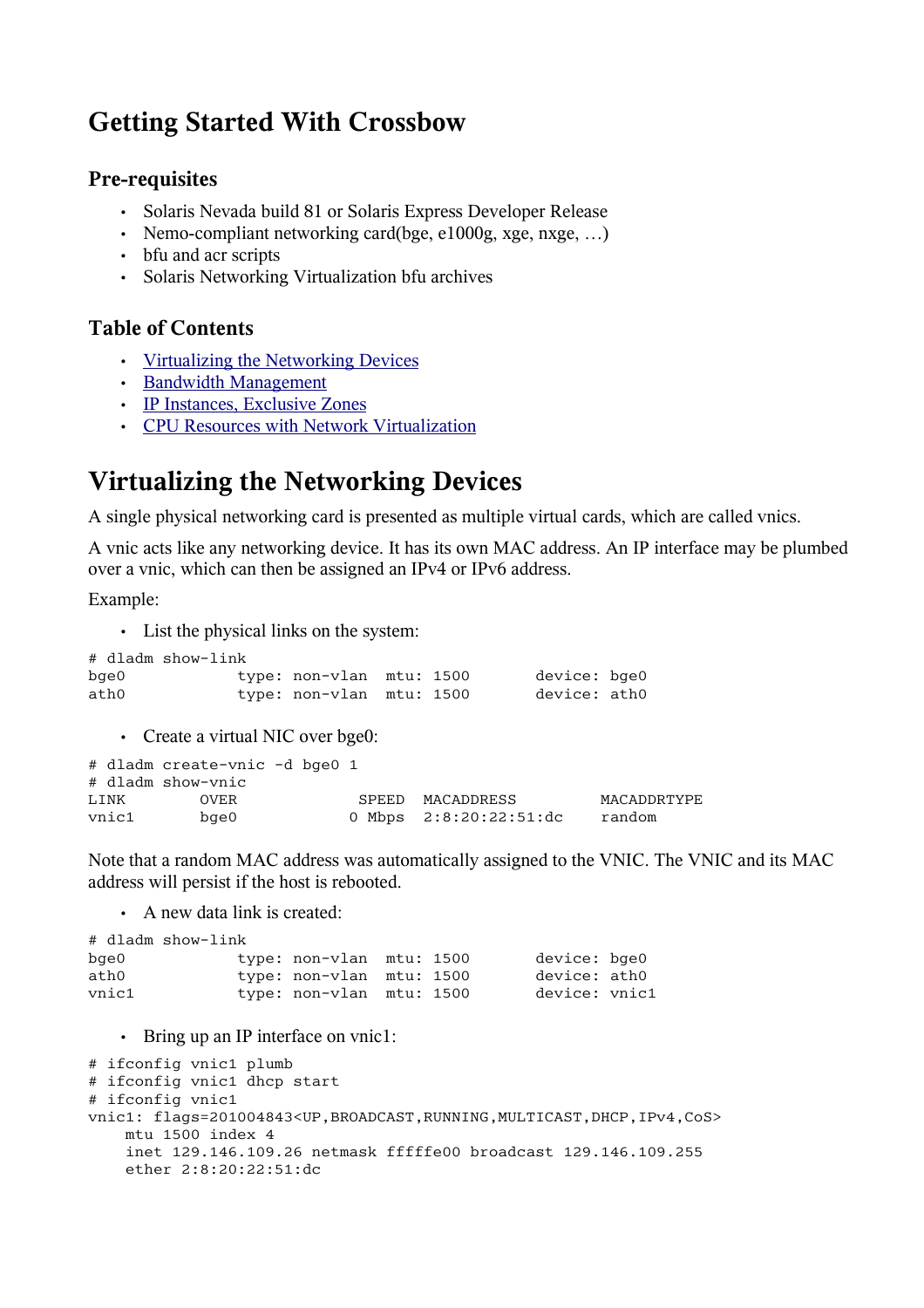Now, the virtual NIC is visible to all classical network monitoring tools, such as netstat(1M):

|       | # netstat -ian |                |                 |                                             |          |          |      |                                |          |          |
|-------|----------------|----------------|-----------------|---------------------------------------------|----------|----------|------|--------------------------------|----------|----------|
|       | Name           | Mtu            | Net/Dest        | Address                                     |          |          |      | Ipkts Ierrs Opkts Oerrs Collis |          |          |
| Oueue |                |                |                 |                                             |          |          |      |                                |          |          |
| 100   |                | 8232 127.0.0.0 |                 | 127.0.0.1                                   | 1624     | $\Omega$ | 1624 | $\Omega$                       |          | $\Omega$ |
| 1 o 0 |                | 8232 127.0.0.0 |                 | 127.0.0.1                                   | $\Omega$ | N/A      | 1618 | N/A                            | N/A      | $\Omega$ |
| ath0  |                |                | 1500 10.192.0.0 | 10.192.11.51                                | 19036    | $\Omega$ | 3857 | $\Omega$                       | $\Omega$ | $\Omega$ |
| ath0  |                |                | 1500 10.192.0.0 | 10.192.11.51                                | 17468    | N/A      | 3805 | N/A                            | N/A      | $\Omega$ |
|       |                |                |                 | vnic1 1500 129.146.108.0 129.146.109.26 371 |          | $\Omega$ | 12   | $\Omega$                       | 0        | Ω        |
|       |                |                |                 | vnic1 1500 129.146.108.0 129.146.109.26 10  |          | N/A      | 3    | N/A                            | N/A      | O        |

## **Bandwidth Management**

The bandwidth may be limited for a whole VNIC by specifying the maxbw property (expressed in Mbps) when the vnic is created:

|       | # dladm create-vnic -d bge0 -p maxbw=15 3 |              |                          |             |
|-------|-------------------------------------------|--------------|--------------------------|-------------|
|       | # dladm show-vnic                         |              |                          |             |
| LINK  | <b>OVER</b>                               |              | SPEED MACADDRESS         | MACADDRTYPE |
| vnic1 | bge0                                      |              | 0 Mbps $2:8:20:22:51:dc$ | random      |
| vnic3 | $b$ qe $0$                                |              | 0 Mbps 2:8:20:41:c2:71   | random      |
|       | # dladm show-linkprop -p maxbw vnic3      |              |                          |             |
| LINK  | PROPERTY                                  | <b>VALUE</b> | <b>DEFAULT</b>           | POSSIBLE    |
| vnic3 | maxbw                                     | 15           |                          |             |

A bandwidth limit can also be set on an existing data-link such as a physical NIC or an existing VNIC:

|            | # dladm set-linkprop -p maxbw=300 bge0 |              |                          |          |
|------------|----------------------------------------|--------------|--------------------------|----------|
|            | # dladm show-linkprop -p maxbw bge0    |              |                          |          |
| LINK       | PROPERTY                               | <b>VALUE</b> | DEFAULT                  | POSSIBLE |
| $b$ qe $0$ | maxbw                                  | 300          | $\overline{\phantom{0}}$ |          |

A finer grain limit could be set on a per-transport or on a per-protocol basis, on top of any data-link. For that we use the new command flowadm(1m) to create a new flow of packets defined by the description of the packets matching the flow (transport, local port, etc ...). The limit on the bandwidth that can be used by that flow is specified using the maxbw flow property.

```
# flowadm add-flow -1 vnic2 -a transport=tcp tcp flow
# flowadm set-flowprop -p maxbw=100 tcp flow
# flowadm show-flow
flow name flow attributes the policy attributes
tcp flow v4:tcp (L) 100 Mbps
```
Incoming and outgoing TCP packets will be subject to a maximum of 100Mbps of throughput. Other traffic will use all remaining bandwidth available for vnic1.

We can observe the accumulated statistics about the packets used by the tcp flow, by running kstat in the global zone:

| $bash-3.00# kstat -n \text{top flow}$<br>module: unix | instance: 0  |      |
|-------------------------------------------------------|--------------|------|
| tcp flow<br>name:                                     | class:       | flow |
| crtime                                                | 29.903360333 |      |
| ierrors                                               | 0            |      |
| ipackets                                              | 10177        |      |
| obytes                                                | O            |      |
| oerrors                                               | 0            |      |
| opackets                                              | 0            |      |
|                                                       |              |      |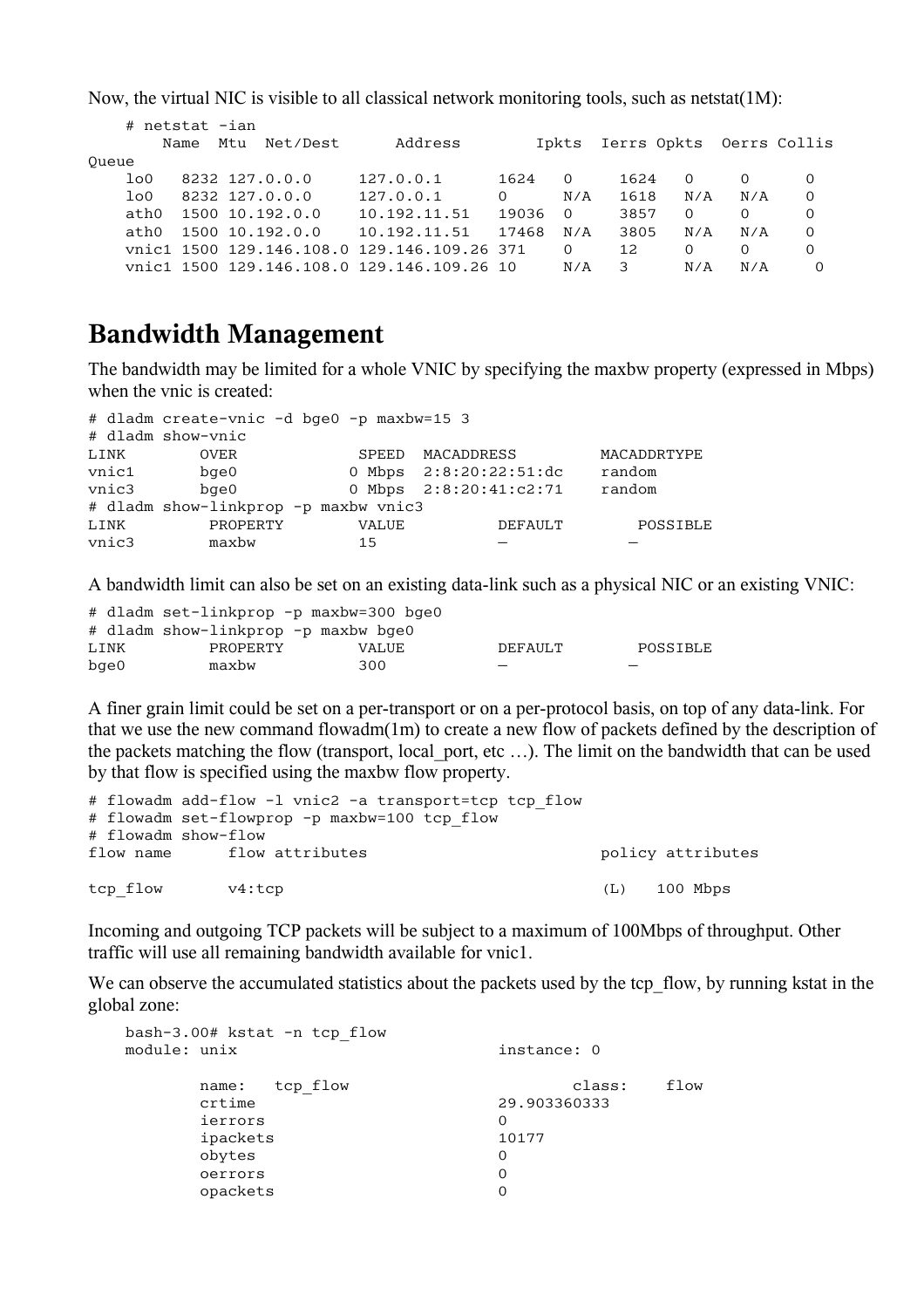| rbytes   | 550094          |
|----------|-----------------|
| snaptime | 17969.794047786 |

Per-flow bandwidth utilization may also be monitored in real time by invoking netstat -K.

In our example with tcp flow, this is a snapshot of the real-time output screen, while running [netperf](http://www.freebsd.org/projects/netperf/index.html) between two zones, one attached to vnic1 and the other to vnic2:

| Flow     | Link       | iKb/s     | oKb/s            | iPk/s    | oPk/s    |
|----------|------------|-----------|------------------|----------|----------|
| vnic1    |            |           |                  |          | 1266.79  |
|          | $b$ ge $0$ | 106236.18 | 534.43           | 9068.56  |          |
| vnic2    | $b$ ge $0$ |           | 534.89 106235.75 | 1267.78  | 9067.58  |
| vnic3    | $b$ qe $0$ | 0.46      | 0.00             | 0.98     | 0.00     |
| vnic4    | $b$ ge $0$ | 0.46      | 0.00             | 0.98     | 0.00     |
| tcp flow | vnic2      | 428.95    | 0.00             | 1016.77  | 0.00     |
|          |            |           |                  |          |          |
| Totals   |            | 13400.12  | 13346.27         | 11355.07 | 10334.38 |

## **IP Instances and Zones**

A zone with an exclusive IP stack has its own instance of the global tables and variables used in the TCP/IP stack. This allows a zone to be connected to a separate LAN or VLAN without sharing any networking state or policies with other zones. The zone with its exclusive IP instance has its own IP routing table, ARP table, IPsec policies and security associations, IP Filter rules, TCP/IP ndd tunables, etc.

To create a zone with an exclusive IP instance, set ip-type=exclusive in zonecfg $(1M)$ .

Since an exclusive zone has control over its ARP and IP internal structures, an IP address does not need to be set for the zone by the global zone administrator any more. Simply pick a physical interface to be assigned to the zone, or specify a VNIC which you previously created using dladm(1M).

The following is a sample of zonecfg input:

```
 create -b
 set zonepath=/export/home/Zones/z3
 set autoboot=false
 set ip-type=exclusive
 add inherit-pkg-dir
 set dir=/lib
 end
 add inherit-pkg-dir
 set dir=/platform
 end
 add inherit-pkg-dir
 set dir=/sbin
 end
 add inherit-pkg-dir
 set dir=/usr
 end
 add inherit-pkg-dir
 set dir=/opt
 end
 add inherit-pkg-dir
 set dir=/etc/crypto
 end
 add net
 set physical=vnic3
 end
```
Copy it into a file (e.g. /var/tmp/zcfg.in).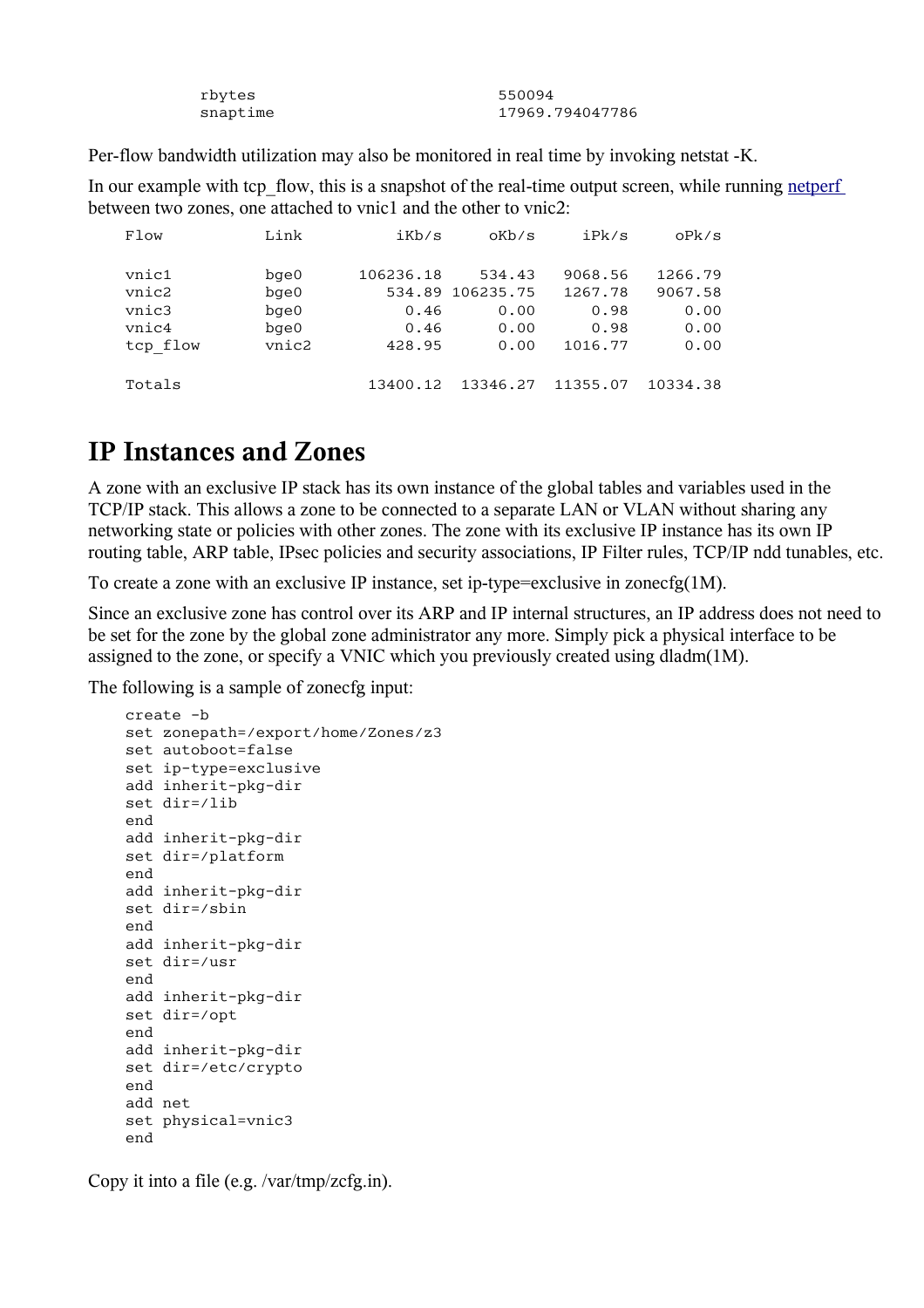Then run:

 $\#$  zonecfg -z z3 -f/var/tmp/zcfg.in

(Note: the following output is normal)

z3: No such zone configured Use 'create' to begin configuring a new zone.

zoneadm will now show the newly created zone 'z3' in a configured state:

| # zoneadm list -cv<br>ID NAME | <b>STATUS</b>      | PATH                             | <b>BRAND</b>          | ΙP     |
|-------------------------------|--------------------|----------------------------------|-----------------------|--------|
| 0 global<br>$1\,z1$           | running<br>running | /export/home/Zones/z1            | native<br>native excl | shared |
| $2 \, z2$                     | running            | /export/home/Zones/z2            | native                | excl   |
| $- z3$                        |                    | configured /export/home/Zones/z3 | native                | exc1   |

Note the 'excl' under the 'IP' column indicating an exclusive IP instance for the zone z3.

The zone needs to be installed:

bash-3.00# zoneadm -z z3 install

Note: depending on the CPU speed, the installation may take around 10 minutes.

| $bash-3.00# zoneadm list -cv$ |                    |                       |                       |        |
|-------------------------------|--------------------|-----------------------|-----------------------|--------|
| ID NAME                       | <b>STATUS</b>      | PATH                  | <b>BRAND</b>          | ΙP     |
| 0 global<br>$1\,z1$           | running<br>running | /export/home/Zones/z1 | native<br>native excl | shared |
| $2 \, z2$                     | running            | /export/home/Zones/z2 | native                | excl   |
| $- z3$                        | installed          | /export/home/Zones/z3 | native                | excl   |

Boot the zone:

bash-3.00# zoneadm -z z3 boot

and connect to the zone's console by running zlogin -C z3, and initialize the naming services. You will have the usual interactive post installation dialog, set the hostname (zone's name), the time zone, the zone's root password, etc ..

The zone is now ready. You may bring up the network on the zone:

```
 z3 console login: root
    Password: 
    Feb 15 10:43:55 z3 login: ROOT LOGIN /dev/console
   Sun Microsystems Inc. SunOS 5.11 snv 55 October 2007
 #
    # zonename
    z3
    #
    # ifconfig -a plumb
    # ifconfig -a
    lo0: flags=2001000849<UP,LOOPBACK,RUNNING,MULTICAST,IPv4,VIRTUAL> mtu 8232 index
1
             inet 127.0.0.1 netmask ff000000 
    vnic3: flags=201000842<BROADCAST,RUNNING,MULTICAST,IPv4,CoS> mtu 1500 index 2
             inet 0.0.0.0 netmask 0 
             ether 2:8:20:41:c2:71
```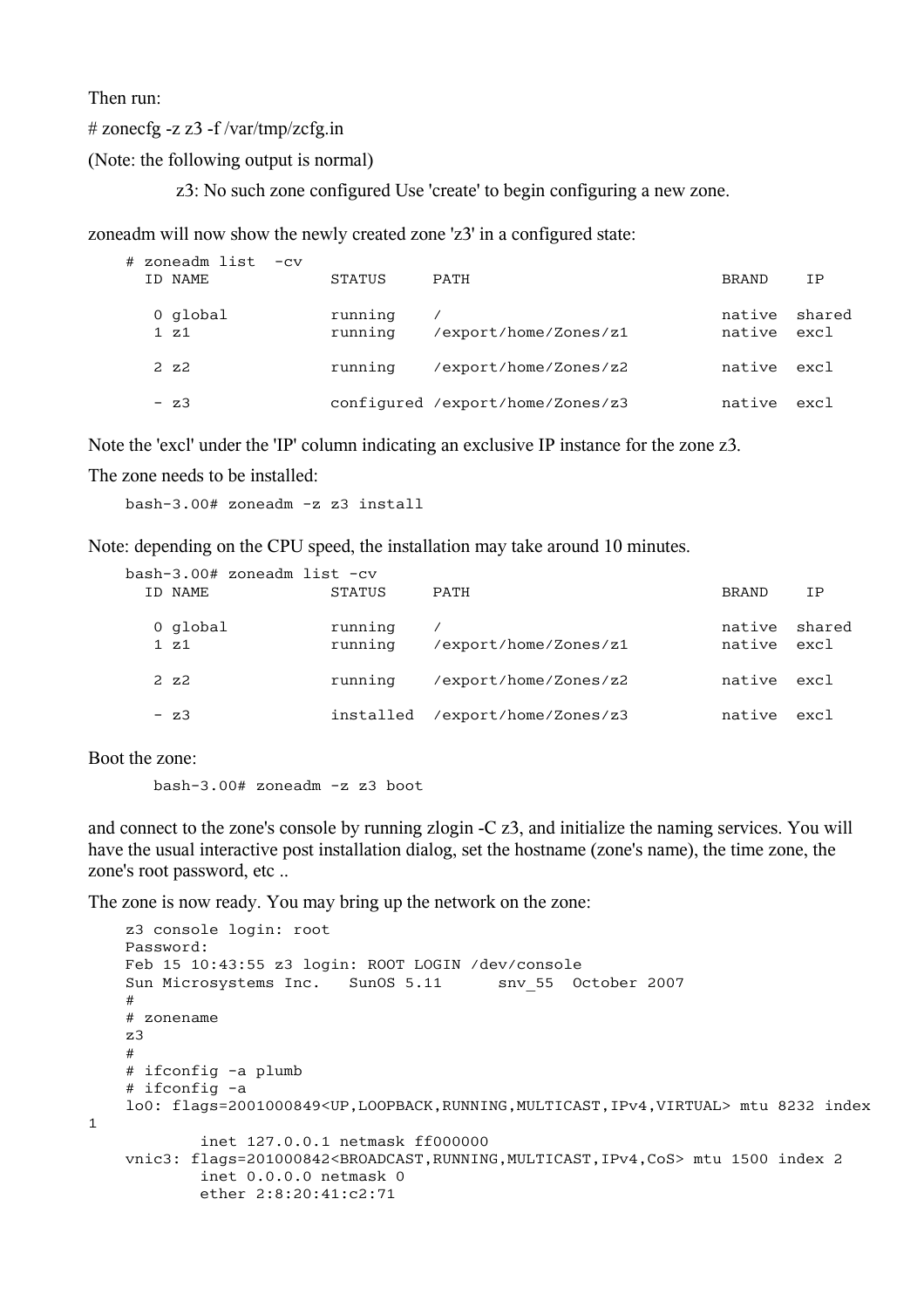Note: dladm show-link cannot yet be run from a non global zone. However, ifconfig -a will plumb all non loopback interfaces that were assigned to the zone by the global zone administrator.

```
 # ifconfig vnic3 1.1.1.3/24 up
    # ifconfig -a
    lo0: flags=2001000849<UP,LOOPBACK,RUNNING,MULTICAST,IPv4,VIRTUAL> mtu 8232 index
1
            inet 127.0.0.1 netmask ff000000 
    vnic3: flags=201000843<UP,BROADCAST,RUNNING,MULTICAST,IPv4,CoS> mtu 1500 index 2
            inet 1.1.1.3 netmask ffffff00 broadcast 1.1.1.255
           ether 2:8:20:41:c2:71
    # netstat -rn
   Routing Table: IPv4<br>Destination
                         Gateway Flags Ref Use Interface
1.1.1.0 1.1.1.3 U 1 1 vnic3
```
127.0.0.1 127.0.0.1 UH 1 36 lo0

224.0.0.0 127.0.0.1 U 1 0 lo0

The zone can now communicate with other hosts on the network.

 # ping 1.1.1.1 1.1.1.1 is alive

Note: Just like a single zoned system, /etc/hostname.vnic3 or /etc/dhcp.vnic3 can be used to have the network automatically initialized with a static or dynamic IP address upon reboot of the zone.

Back to the global zone:

```
 bash-3.00# ifconfig -a
 lo0: flags=2001000849<UP,LOOPBACK,RUNNING,MULTICAST,IPv4,VIRTUAL> mtu 8232 index 1
       inet 127.0.0.1 netmask ff000000 
 ath0: flags=201004843<UP,BROADCAST,RUNNING,MULTICAST,DHCP,IPv4,CoS> mtu 1500 index 3
       inet 192.168.1.132 netmask ffffff00 broadcast 192.168.1.255
       ether 0:b:6b:4d:b1:4 
 bash-3.00# 
 bash-3.00# netstat -rn
 Routing Table: IPv4
  Destination Gateway Flags Ref Use Interface 
default 192.168.1.1 UG 1 45 ath0
192.168.1.0 192.168.1.132 U 1 4 ath0
224.0.0.0 192.168.1.132 U 1 0 ath0
```
The IP interface 'vnic3' is not exposed to the global zone, or other zones.

Further details about IP instances may be found in the [Presentation to OpenSolaris User Group](http://www.opensolaris.org/os/project/crossbow/Docs/ipinstances-sug1.pdf) and the [IP](http://www.opensolaris.org/os/project/crossbow/Docs/si-interfaces.pdf) [instances Architecture.](http://www.opensolaris.org/os/project/crossbow/Docs/si-interfaces.pdf)

127.0.0.1 127.0.0.1 UH 2 68 lo0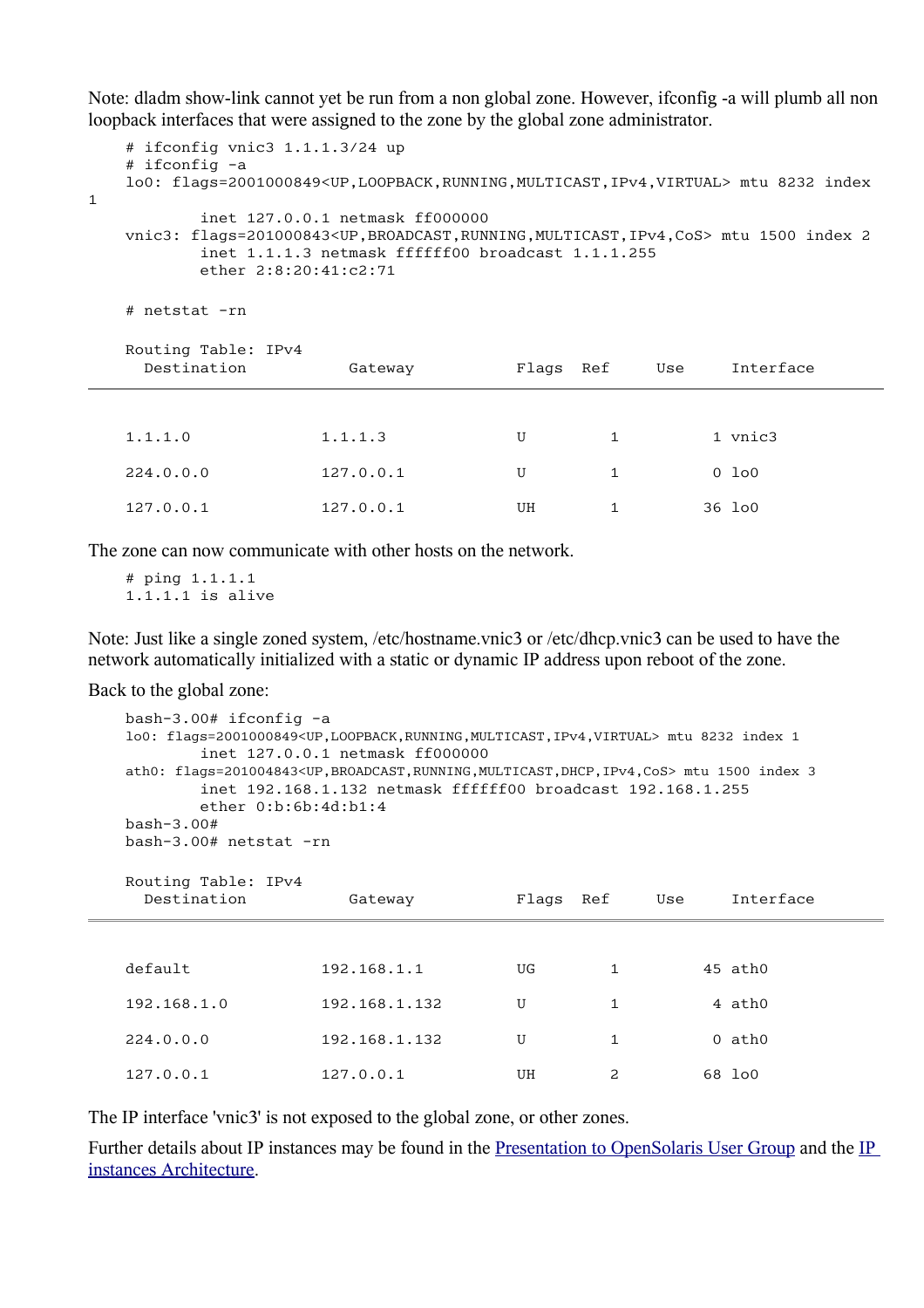# **CPU Resources with Network Virtualization**

NICs and VNICs may be bound to a subset of the processors available on a system. When such binding is established, most of the packet processing will be executed on the bound CPUs.

This feature is particularly useful for deeper separation of the CPU resources between zones and containers. It extends that separation to account for most of the CPU cycles spent anonymously in the networking subsystem on behalf of a zone.

The example below illustrates a setup that shows the difference in CPU utilization when this feature is in use.

The NIC will still interrupt a system defined CPU(s), which are currently not under the virtualization control. However, incoming packets are quickly dispatched to be processed by a CPU from the zone's processor set.

The instructions for creating a CPU resource pool with 4 CPUs out of a T-10000 multi-core system are described [here](http://www.opensolaris.org/os/project/crossbow/CrossbowBeta/FeaturesOverview/PoolSetup.txt)

Configure a zone work1zone with an exclusive IP stack, and connect it to a vnic called vnic1, as described above. (In this example, we use vnic1 over bge1, which was assigned by the system to interrupt the CPU 8).

Assign the work1-pool pool to work1zone:

```
 # zonecfg -z work1zone set pool=work1-pool
```
Reboot work1zone so that it binds to the new pool:

# zlogin work1zone init 6

Running [iperf](http://sourceforge.net/projects/iperf) between the work1zone container and an external host, will actually show that processors 4-7 are mainly used. Most CPUs outside that set are occasionally used at a 5% or less of the time, for other internal load. This is the expected behavior because the application (and all its system calls) are actually hosted by the container.

|          |          |          |          | CPU minf mjf xcal intr ithr csw icsw migr smtx |          |          |          |          |          |          | srw syscl | usr sys      |          |          | wt idl          |
|----------|----------|----------|----------|------------------------------------------------|----------|----------|----------|----------|----------|----------|-----------|--------------|----------|----------|-----------------|
| $\Omega$ | $\Omega$ | 0        | 106      | 277                                            | 175      | $\Omega$ | $\Omega$ |          | 2        | 0        | $\Omega$  | $\Omega$     |          | $\Omega$ | 99              |
|          | $\Omega$ | $\Omega$ | $\Omega$ | $\mathbf{1}$                                   | $\Omega$ | $\Omega$ | $\Omega$ | $\Omega$ | $\Omega$ | $\Omega$ | $\Omega$  | $\Omega$     | $\Omega$ |          | 0 100           |
| 2        | $\Omega$ | $\Omega$ | $\Omega$ |                                                | $\Omega$ | $\Omega$ | $\Omega$ | $\Omega$ | $\Omega$ | $\Omega$ | $\Omega$  | $\Omega$     | $\Omega$ |          | 0, 100          |
| 3        | 0        | $\Omega$ | $\Omega$ |                                                | $\Omega$ | $\Omega$ | $\Omega$ | $\Omega$ | $\Omega$ | $\Omega$ | $\Omega$  | $\Omega$     | $\Omega$ |          | 0, 100          |
| 4        | 0        | $\Omega$ | $\Omega$ | 3765                                           |          | 0 7496   | 7        | 76       | 355      | 0        | 4556      | 2            | 19       | $\Omega$ | 79              |
| 5        | 0        | $\Omega$ | $\Omega$ | 3590                                           |          | 0 7175   | 7        | 77       | 336      | 0        | 4310      | 2            | 19       | $\Omega$ | 80              |
| 6        | $\Omega$ | $\Omega$ | $\Omega$ | 1504                                           |          | 0 3009   | 3        | 15       | 137      | 0        | 1912      | $\mathbf{1}$ | 8        | $\Omega$ | 92              |
| 7        | $\Omega$ | $\Omega$ | $\Omega$ | 1108                                           |          | 8 2196   | 1        | 6        | 91       | 0        | 1394      | 1            | 6        | $\Omega$ | 94              |
| 8        | $\Omega$ | $\Omega$ | 7247     | 7711 7706                                      |          | 9        | $\Omega$ | $\Omega$ | 860      | $\Omega$ | $\Omega$  | $\Omega$     | 56       | $\Omega$ | 44              |
|          |          |          |          |                                                |          |          |          |          |          |          |           |              |          |          |                 |
| 22       | $\Omega$ |          | 0 9114   | 6688                                           |          | 0 13659  |          | $\Omega$ | 0 1176   | $\Omega$ | $\Omega$  | $\Omega$     | 64       |          | -36<br>$\Omega$ |
| 23       | 0        | $\Omega$ | $\Omega$ | 3                                              | 0        | 5        | 0        |          | 0        | 0        |           | $\Omega$     | $\Omega$ |          | .00             |
|          |          |          |          |                                                |          |          |          |          |          |          |           |              |          |          |                 |

CPU # 22 was being used at 64% of the time, all inside the system. That is the cost of processing incoming packets for work1zone. That cost is being charged to a CPU that is *not* member of the processor set that the container is assigned to.

To minimize the unfair utilization of CPU resources induced by work1zone inbound traffic, vnic1 needs to be also "bound" to the CPUs of work1-pset:

From the global zone, run:

```
 # dladm set-linkprop -p cpus=4,5,6,7 vnic1
```